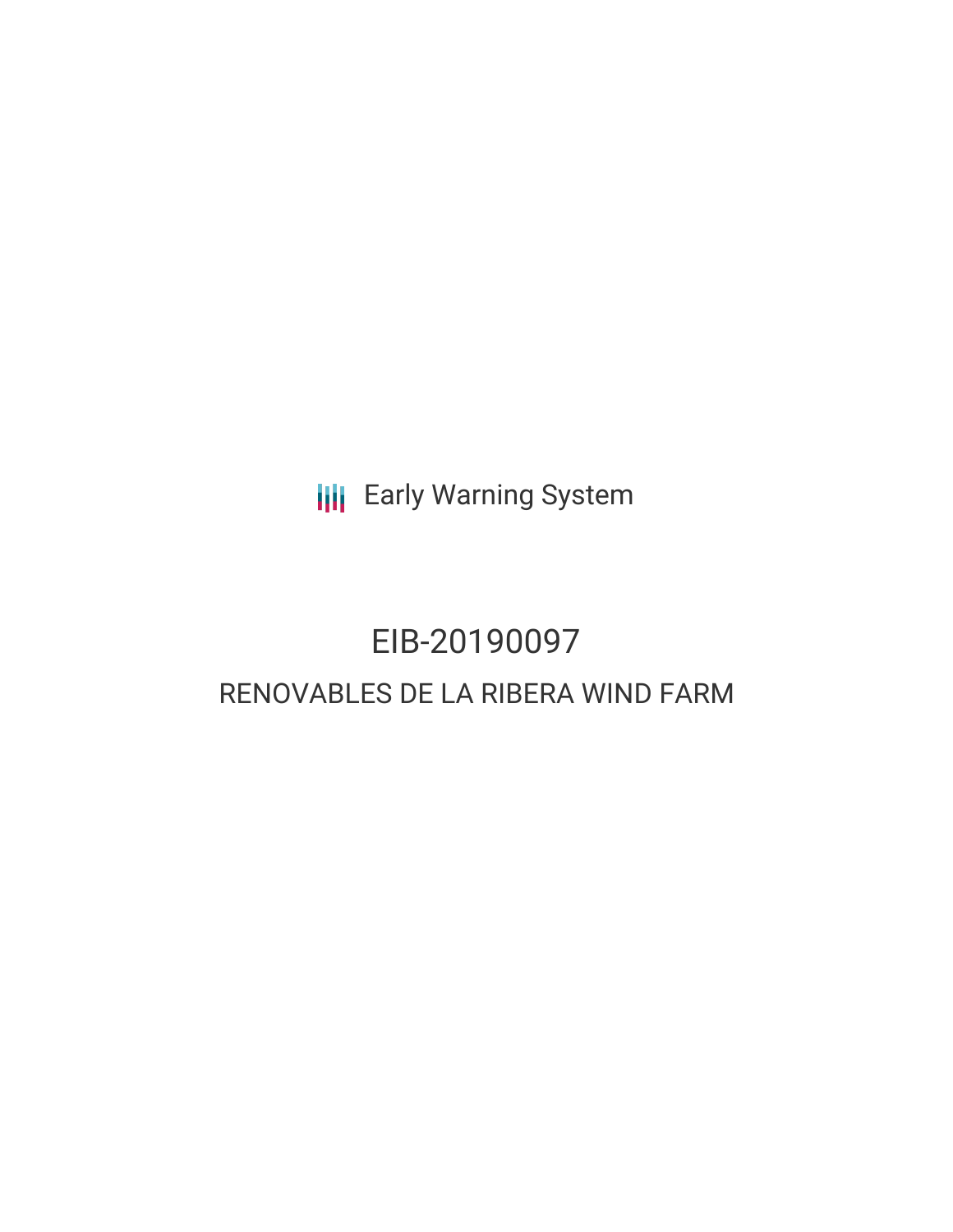#### **Quick Facts**

| <b>Countries</b>               | Spain                          |
|--------------------------------|--------------------------------|
| <b>Specific Location</b>       | Region of Navarra              |
| <b>Financial Institutions</b>  | European Investment Bank (EIB) |
| <b>Status</b>                  | Approved                       |
| <b>Bank Risk Rating</b>        | U                              |
| <b>Voting Date</b>             | 2019-11-04                     |
| <b>Borrower</b>                | RENOVABLES DE LA RIBERA SL     |
| <b>Sectors</b>                 | Energy                         |
| <b>Investment Type(s)</b>      | Loan                           |
| <b>Investment Amount (USD)</b> | $$55.64$ million               |
| <b>Loan Amount (USD)</b>       | $$55.64$ million               |
| <b>Project Cost (USD)</b>      | \$115.73 million               |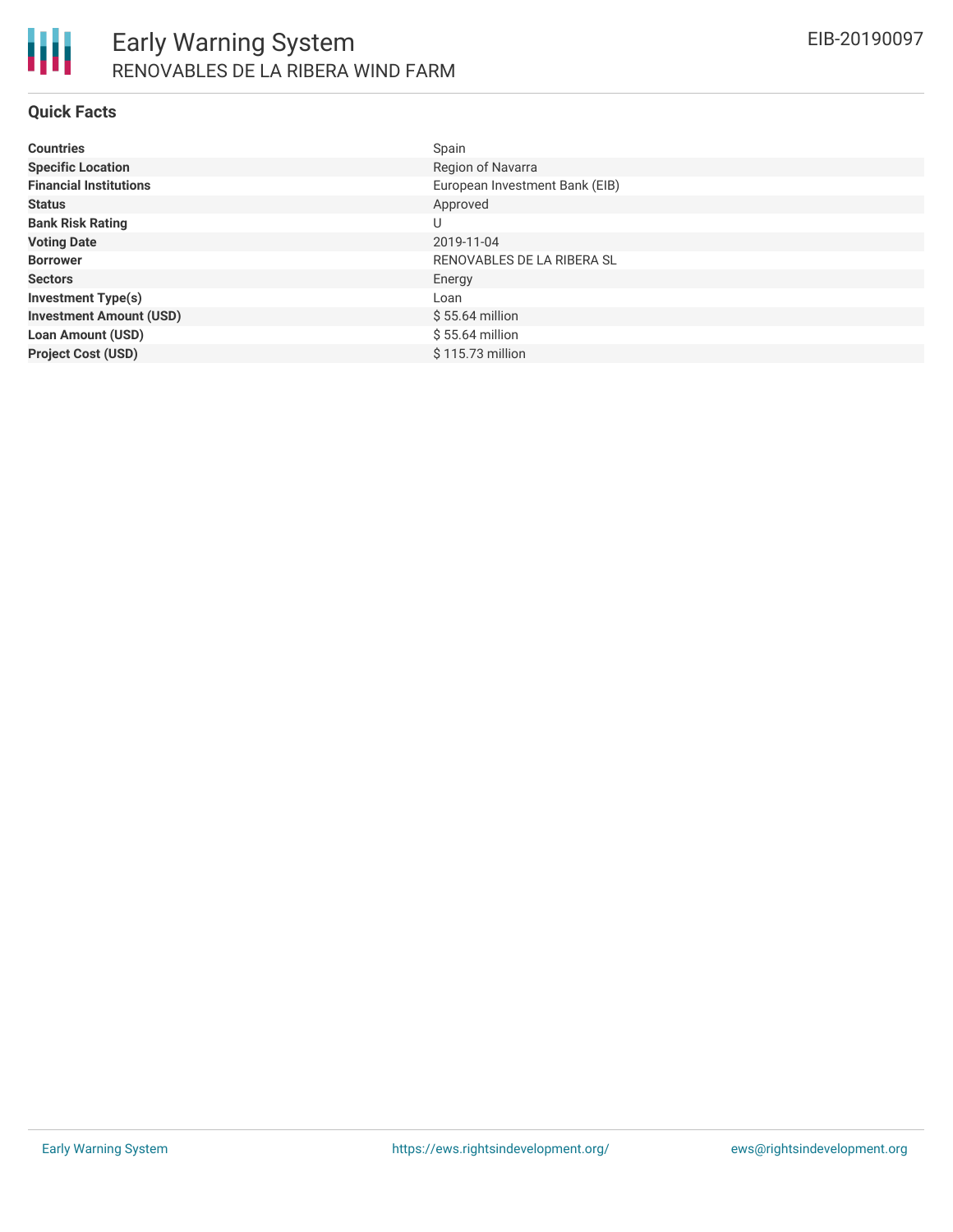

## Early Warning System RENOVABLES DE LA RIBERA WIND FARM

#### **Project Description**

According to EIB website, the project will finance a 111-megawatt (MW) wind farm and its associated infrastructure, located in the Spanish region of Navarra.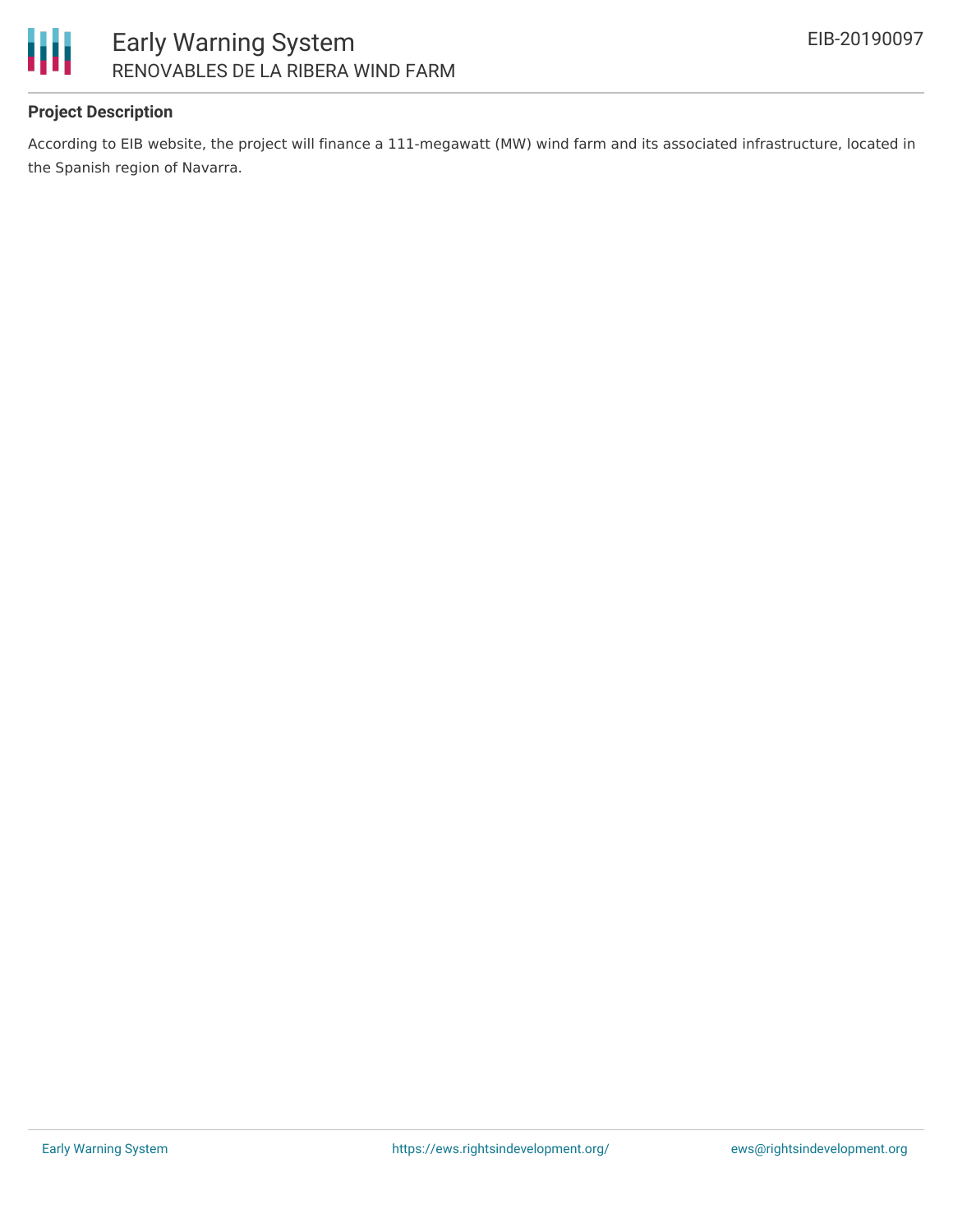

#### **Investment Description**

European Investment Bank (EIB)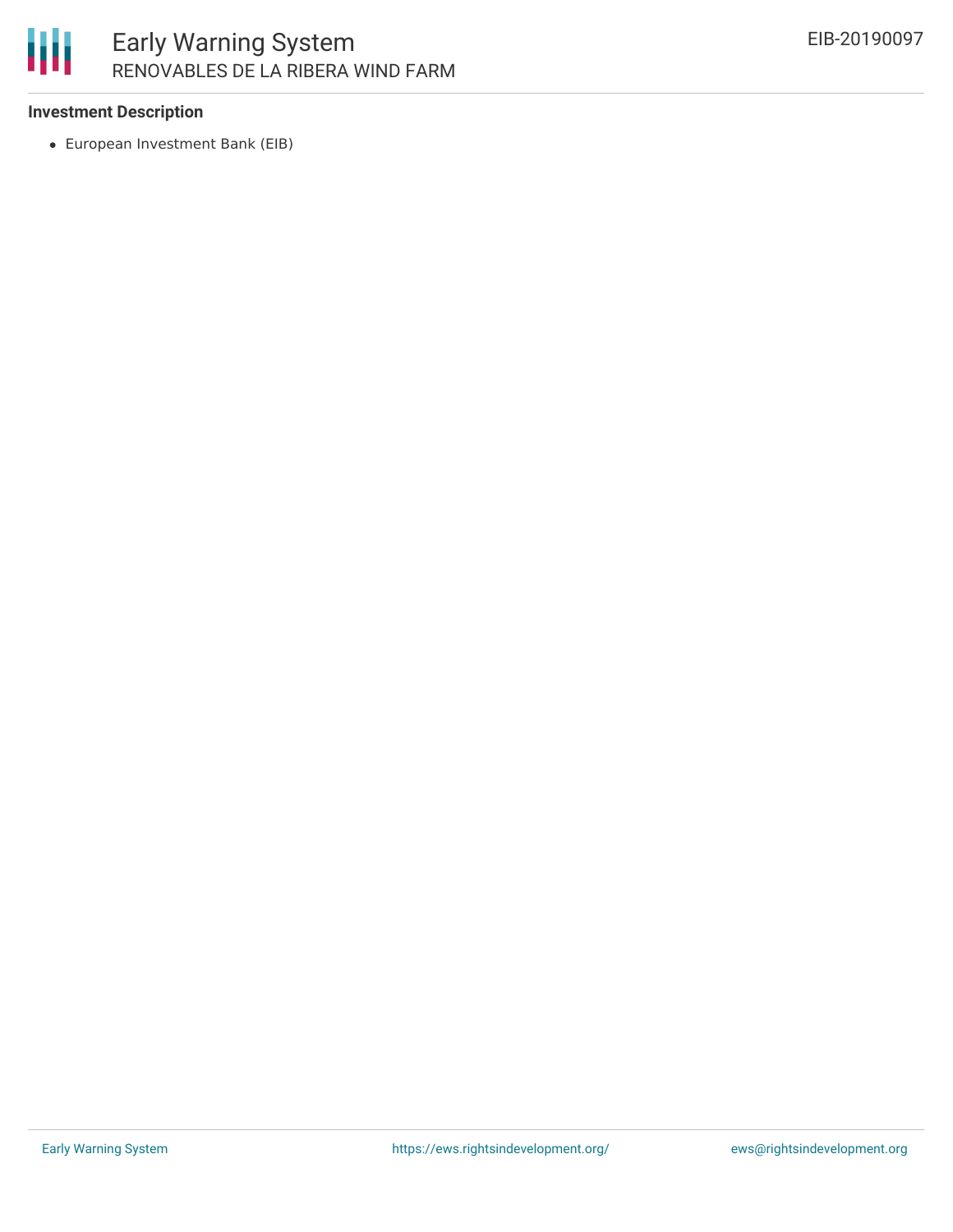

### Early Warning System RENOVABLES DE LA RIBERA WIND FARM

| <b>Private Actor 1</b> | <b>Private Actor</b><br>1 Role | <b>Private Actor</b><br>1 Sector | <b>Relation</b> | <b>Private Actor 2</b>     | <b>Private Actor</b><br>2 Role | <b>Private Actor</b><br>2 Sector |
|------------------------|--------------------------------|----------------------------------|-----------------|----------------------------|--------------------------------|----------------------------------|
| $\sim$                 |                                | $\sim$                           | $\sim$          | RENOVABLES DE LA RIBERA SL | Client                         | $\overline{\phantom{a}}$         |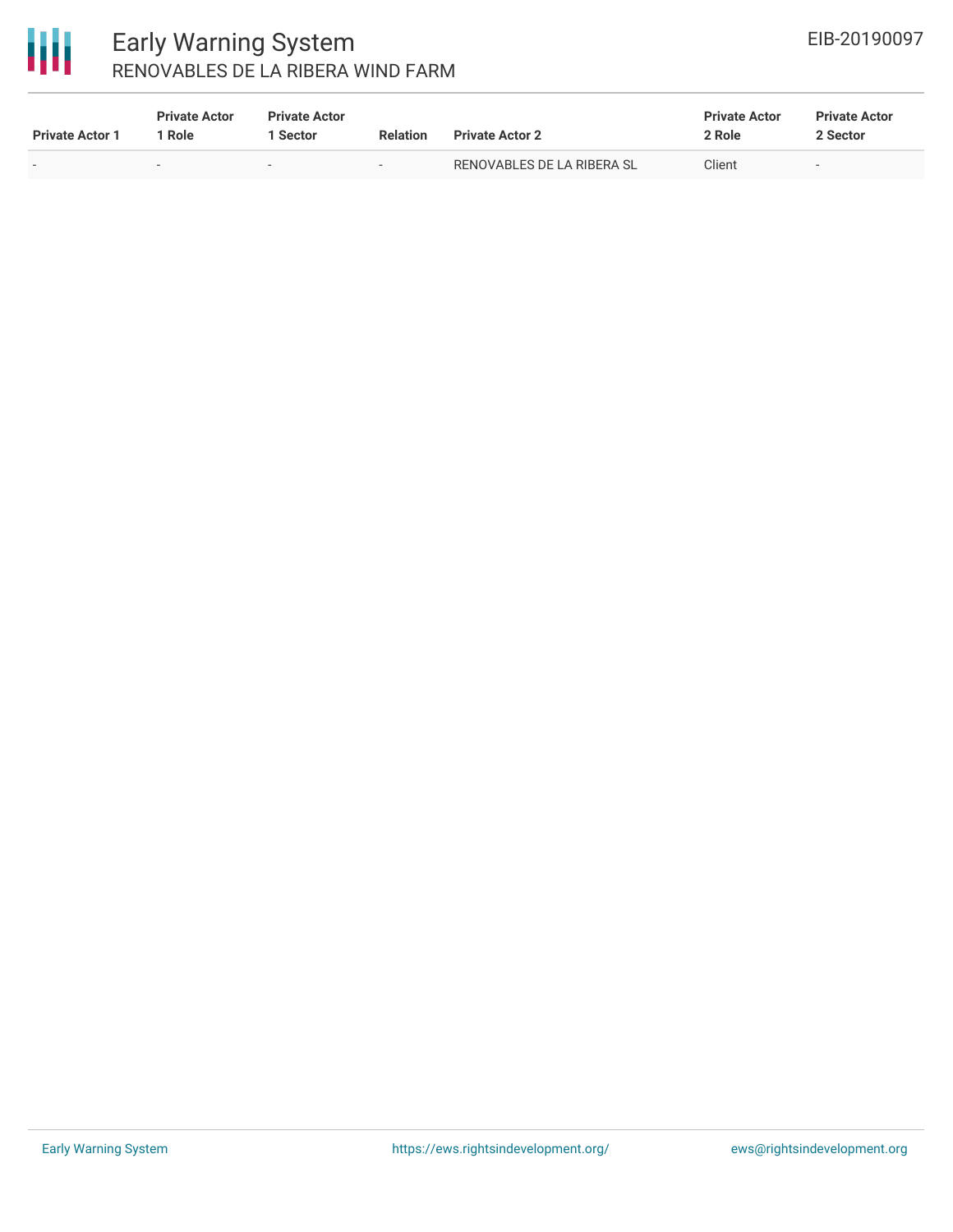#### **Contact Information**

No contact information provided at the time of disclosure.

#### **ACCOUNTABILITY MECHANISM OF EIB**

The EIB Complaints Mechanism is designed to facilitate and handle complaints against the EIB by individuals, organizations or corporations affected by EIB activities. When exercising the right to lodge a complaint against the EIB, any member of the public has access to a two-tier procedure, one internal - the Complaints Mechanism Office - and one external - the European Ombudsman. A complaint can be lodged via a written communication addressed to the Secretary General of the EIB, via email to the dedicated email address complaints@eib.org, by completing the online complaint form available at the following address: http://www.eib.org/complaints/form, via fax or delivered directly to the EIB Complaints Mechanism Division, any EIB local representation office or any EIB staff. For further details, check:

http://www.eib.org/attachments/strategies/complaints\_mechanism\_policy\_en.pdf

When dissatisfied with a complaint to the EIB Complaints Mechanism, citizens can then turn towards the European Ombudsman. A memorandum of Understanding has been signed between the EIB and the European Ombudsman establishes that citizens (even outside of the EU if the Ombudsman finds their complaint justified) can turn towards the Ombudsman on issues related to 'maladministration' by the EIB. Note that before going to the Ombudsman, an attempt must be made to resolve the case by contacting the EIB. In addition, the complaint must be made within two years of the date when the facts on which your complaint is based became known to you. You can write to the Ombudsman in any of the languages of the European Union. Additional details, including filing requirements and complaint forms, are available at: http://www.ombudsman.europa.eu/atyourservice/interactiveguide.faces